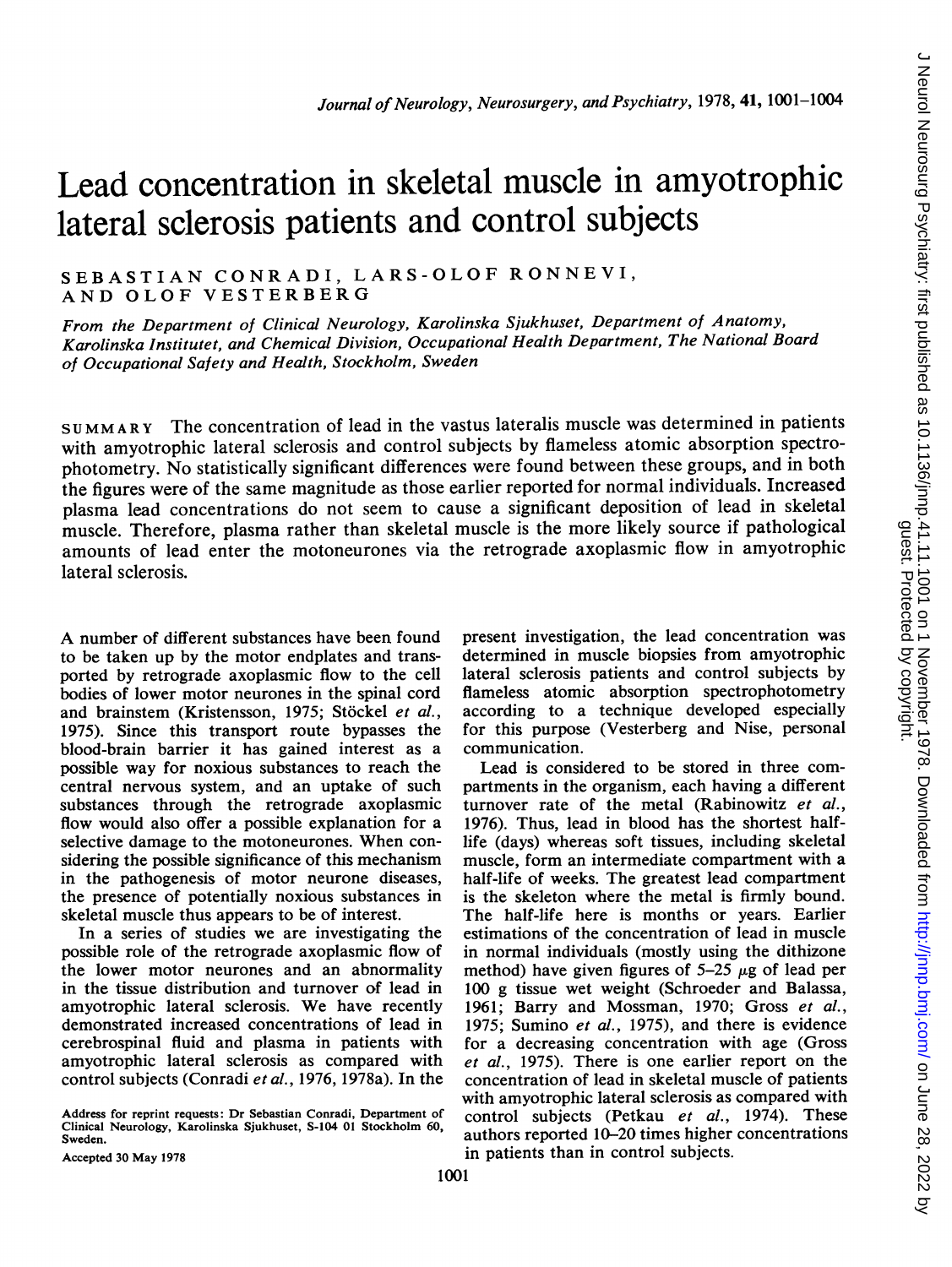## Sebastian Conradi, Lars-Olof Ronnevi, and Olof Vesterberg

### Patients and methods

Twelve patients with amyotrophic lateral sclerosis and 14 control subjects were investigated (Table). The amyotrophic lateral sclerosis patients were diagnosed on conventional clinical grounds. They showed a varying degree of atrophy of the lower limb muscles but were all still able to walk. The degree of atrophy was not quantified. The control group consisted of routine necropsy cases at the Department of Forensic Medicine, Karolinska Institutet, Stockholm.

In the amyotrophic lateral sclerosis group, open muscle biopsies were performed on vastus lateralis, and about <sup>2</sup> <sup>g</sup> of muscle was removed. A similar procedure was undertaken on the control cases, within 24 hours of death. We tried to obtain samples with a minimum of connective tissue. The samples were immediately frozen in lead-free test tubes.

Before analysis, the samples were weighed, and the haemoglobin content was determined with an immunodiffusion technique. The samples were then dissolved in Soluene  $350$  at  $40^{\circ}$ C. The lead content was determined with an atomic absorption spectrophotometer model AA-6 (Varian Tectron, Melbourne, Australia) with a carbon rod CRA-63 and a temperature control unit measuring the temperature of the carbon rod with a photodiode. A hollow cathode lamp (Varian) was used and operated at <sup>5</sup> mA with use of the lead 217.0 nm resonance line in the determinations. The slit width was 1.0 nm. A deuterium lamp was used for background correction. A standard deviation of  $\pm 10\%$  for within day runs and  $\pm 15\%$  for runs between days was estimated. For each sample the

lead concentration per 100 g wet weight and ash weight was calculated. The mean figures obtained for the two groups were compared using a  $t$  test.

#### Results

The muscle lead concentrations found in the two groups are shown in the Table. In the amyotrophic lateral sclerosis group, the mean wet weight concentration was 14.6  $\mu$ g/100 g of muscle and the mean ash weight concentration was 51.9  $\mu$ g/100 g. The corresponding figures for the control group were 11.9 and 40.6  $\mu$ g/100 g respectively. The differences between the two groups were not statistically significant  $(P<0.05)$ . The range of variation within the two groups was the same for the wet weight concentrations  $(4-25 \mu g/100 g)$ and nearly the same for the ash weight concentrations (17–95 and 13–87  $\mu$ g/100 g respectively). In both groups, the ratio ash weight concentration/ wet weight concentration was found to vary considerably  $(2.8-4.3)$  for the amyotrophic lateralo sclerosis group and 2.6–5.0 for the control group). $\overline{\phi}$ The mean ratio for the two groups was, however, $\ddot{\cdot}$ close to the same (3.6 and 3.4 respectively). Neither  $\overline{\mathcal{L}}$ in the group with amyotrophic lateral sclerosis nor $\vec{P}$ in the group was the variation in muscle  $\Omega$ lead concentration correlated with the age of the  ${}_{\alpha}^{\text{o}}$ patient. guest. Protected by copyright.

# **Discussion**

patient.<br> **Discussion**<br>
The analytical method showed a good reproducibility and was considered suitable for this kind of work. The haemoglobin content of the specimens was always less than  $5\%$ , and the wet weight

Table Year of birth and muscle lead concentration in the two groups studied

| Amyotrophic lateral sclerosis |               |                                 |                                 | Control subjects             |               |                                 |                                 |
|-------------------------------|---------------|---------------------------------|---------------------------------|------------------------------|---------------|---------------------------------|---------------------------------|
| <b>Number</b>                 | Year of birth | Muscle lead concentration       |                                 | <b>Number</b>                | Year of birth | Muscle lead concentration       |                                 |
|                               |               | Wet weight<br>$(\mu g / 100 g)$ | Dry weight<br>$(\mu g / 100 g)$ |                              |               | Wet weight<br>$(\mu g / 100 g)$ | Dry weight<br>$(\mu g / 100 g)$ |
| A <sub>1</sub>                | 1915          | 12                              | 45                              | N <sub>1</sub>               | 1924          | 5                               | 13                              |
| A 2                           | 1922          | 19                              | 62                              | $\overline{\mathbf{c}}$<br>N | 1922          | 14                              | 53                              |
| A <sub>3</sub>                | 1943          | 16                              | 50                              | N 3                          | 1925          | 19                              | 66                              |
| A 4                           | 1928          | 20                              | 79                              | N<br>4                       | 1912          |                                 | 17                              |
| A 5                           | 1900          | 9                               | 37                              | N<br>-5                      | 1891          |                                 | 24                              |
| A 6                           | 1913          | 14                              | 39                              | N 6                          | 1931          | 12                              | 60                              |
| A 7                           | 1903          | 17                              | 49                              | N<br>7                       | 1942          | 25                              | 87                              |
| A8                            | 1932          | 8                               | 24                              | N<br>8                       | 1907          | 10                              | 34                              |
| A 9                           | 1919          | 17                              | 66                              | N 9                          | 1898          | 17                              | 24                              |
| A10                           | 1914          | 25                              | 95                              | N <sub>10</sub>              | 1913          | 14                              | 42                              |
| A11                           | 1910          | 16                              | 60                              | N11                          |               | 9                               | 32                              |
| A12                           | 1917          | 4                               | 17                              | N12                          | 1916          | 8                               | 35                              |
|                               |               |                                 |                                 | N13                          | 1900          | 15                              | 55                              |
| Mean                          | 1918          | 14.6<br>$s = 5.77$              | 51.9<br>$s = 22.16$             | N <sub>14</sub>              | 1905          | 9                               | 27                              |
|                               |               |                                 |                                 | Mean                         | 1914          | 11.9<br>$s = 5.86$              | 40.6<br>$s = 21.02$             |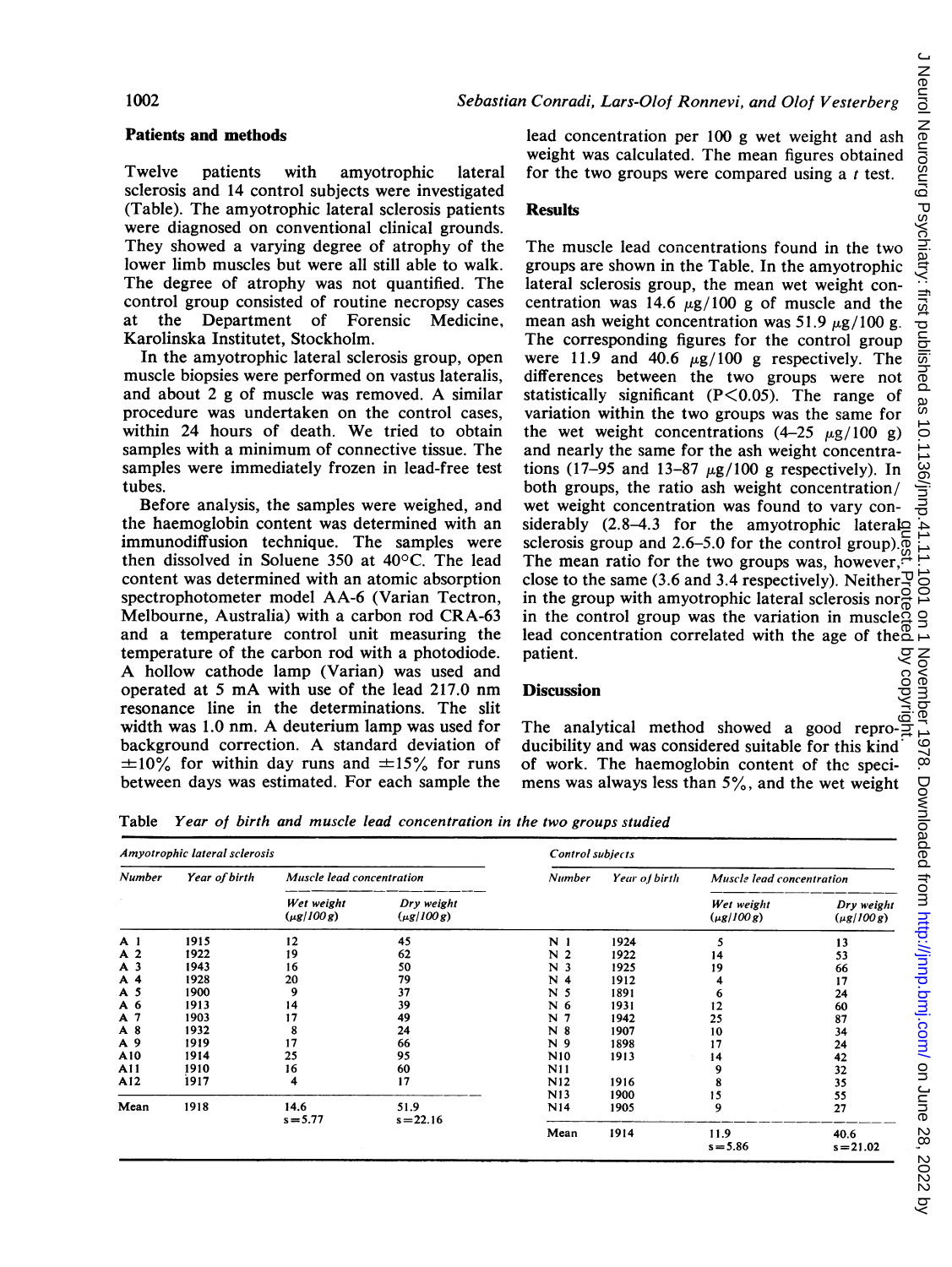concentrations of lead, as found here in both groups, were of the same magnitude as that of whole blood in both amyotrophic lateral sclerosis patients and control specimens (see Conradi et al., 1976). Thus, contamination with blood seems to be a small source of error in the determinations, which makes possible comparisons between muscle tissue taken in vivo and at necropsy, respectively. When interpreting the figures obtained it must also be borne in mind that the specimens were very small. It is difficult to determine whether or not such a specimen is representative of the whole muscle or of the skeletal muscle tissue as a whole. No information is currently available on possible variations in lead concentration between different muscles or between different regions in the same muscle. In the present study the samples were taken from vastus lateralis since this muscle is commonly used for biopsies in routine clinical work.

When comparing the figures obtained for the two groups it should be noted that the mean age of the amyotrophic lateral sclerosis patients was slightly lower than that of the control subjects. There is some earlier evidence for decreasing lead concentrations in skeletal muscle with age (Gross et al., 1975), but there was no obvious correlation between muscle lead concentration and age in any of the samples in the present study. It should also be emphasised that the patients with amyotrophic lateral sclerosis showed a varying degree of muscle atrophy caused by the disease. Nothing is known about a possible redistribution of the metal in the muscle tissue in atrophy. However, the mean ratio ash weight concentration/wet weight concentration was close to the same in both groups although there was a considerable variation within groups. In spite of the possible sources of error associated with the present analysis and the difficulties in comparing the figures obtained for the two groups, our results did not suggest that the lead concentration in skeletal muscle would be significantly ihcreased in amyotrophic lateral sclerosis patients as compared with control subjects. Thus, the results of Petkau et al. (1974) indicating such an increase were not confirmed.

This study is part of a series dealing with the question as to whether lead might be pathologically available to lower motor neurones through uptake in motor endplates and subsequent transport via retrograde axoplasmic flow of motor axons in amyotrophic lateral sclerosis. Earlier findings of raised lead levels in CSF and plasma in amyotrophic lateral sclerosis (Conradi et al., 1976, 1978a) support the hypothesis of an abnormal turnover and tissue distribution of this metal. Judging from

the present results, the increased plasma lead concentrations do not seem to cause a significant deposition of lead in skeletal muscle. Therefore, plasma rather than skeletal muscle is the more likely source if pathological amounts of lead enter the motoneurones via the retrograde axoplasmic flow in amyotrophic lateral sclerosis. There is earlier experimental evidence for a passage of material from plasma to the cell bodies of lower motor neurones through retrograde axoplasmic flow (Broadwell and Brightman, 1976). Since most of the substances so far demonstrated to be transported via the retrograde flow are macromolecules (Kristensson, 1975; Stöckel et al., 1975), a plausible source of lead immediately available for uptake by the endplates is plasma protein-bound lead in the extracellular fluid in the skeletal muscles. The plasma protein binding of lead has recently been studied in vitro on patients with amyotrophic lateral sclerosis and control subjects in our laboratory (Conradi et al., 1978c), and a preferential binding of lead to orosomucoid (acid alpha<sub>1</sub>glycoprotein) seemed to occur in both groups. As to the occurrence of plasma proteins in extracellular fluid in amyotrophic lateral sclerosis, we have earlier found no substantial difference in capillary permeability of albumin between amyotrophic lateral sclerosis patients and control subjects (Conradi et al., 1978b). The size of orosomucoid is similar to that of albumin (Schmidt, 1975) and the distribution of the two proteins in extracellular fluid might thus be similar. Consequently, the amount of protein-bound lead in the extracellular fluid in skeletal muscle in amyotrophic lateral sclerosis would be a reflection of the concentration in plasma. Retrograde axoplasmic transport of plasma protein-bound lead in lower motor neurones is now being studied experimentally in our laboratory.

# References

- Barry, P. S. I., and Mossman, D. B. (1970). Lead concentrations in human tissues. British Journal of Industrial Medicine, 27, 339-351.
- Broadwell, R. D., and Brightman, M. W. (1976). Entry of peroxidase into neurons of the central and peripheral nervous systems from extracerebral and cerebral blood. Journal of Comparative Neurology, 166, 257-284.
- Conradi, S., Ronnevi, L.-O., and Vesterberg, 0. (1976). Abnormal tissue distribution of lead in amyotrophic lateral sclerosis. Journal of the Neurological Sciences, 29, 259-265.
- Conradi, S., Ronnevi, L.-O., and Vesterberg, 0. (1978a). Increased plasma levels of lead in amyotrophic lateral sclerosis compared to controls, as determined by flameless atomic absorption spectro-